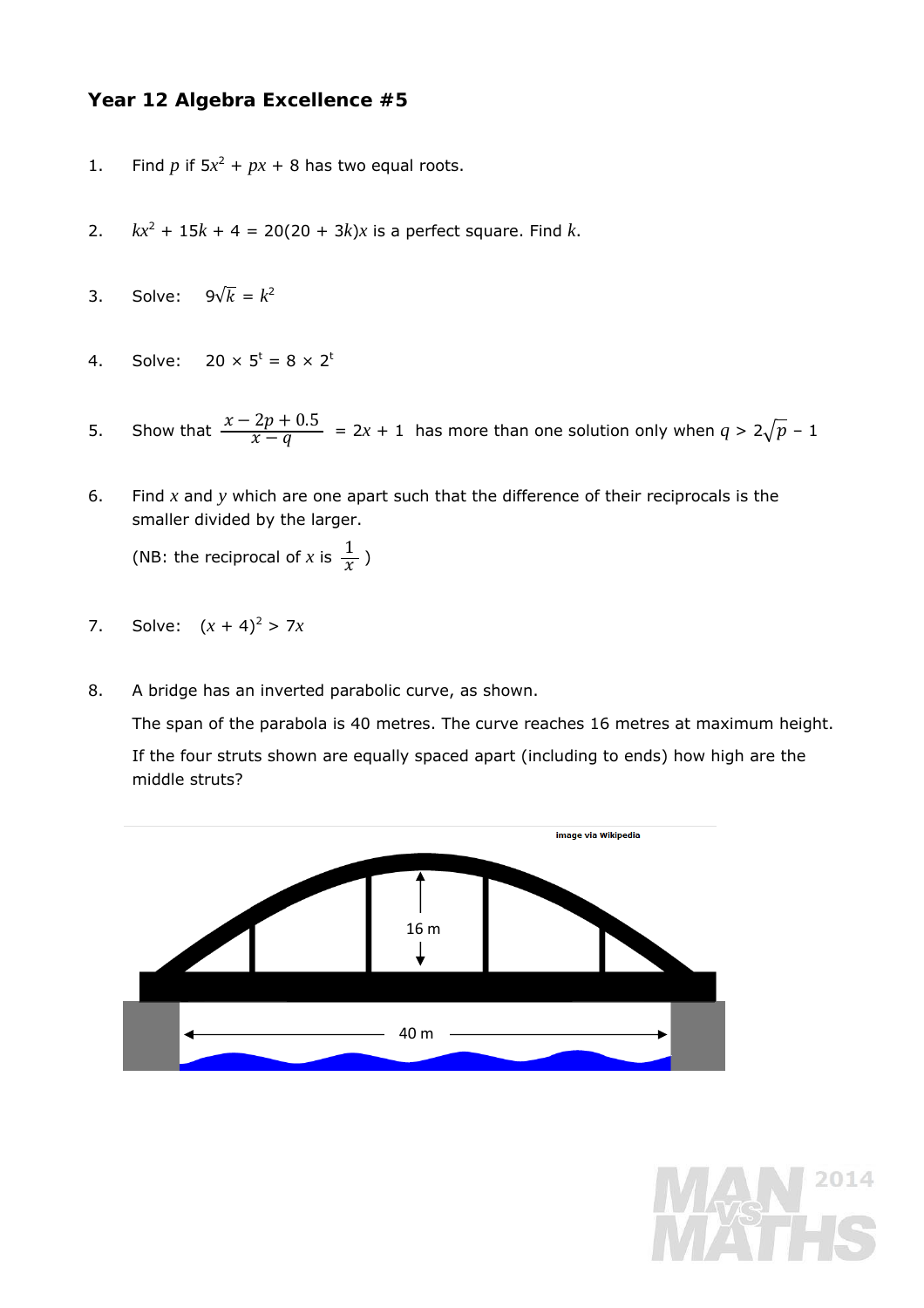## **Answers: Year 12 Algebra Excellence #5**

1. Find *p* if  $5x^2 + px + 8$  has two equal roots.

 $5(x - r)^2 = 5x^2$ +  $px + 8$  or  $\frac{-p + \sqrt{p^2 - 4 \times 5 \times 8}}{2 \times 5} = \frac{-p - \sqrt{p^2 - 4 \times 5 \times 8}}{2 \times 5}$  $2\times 5$  $5x^2 - [5 \times 2r] x + 5r^2 = 5x^2 + px + 8$  so  $p^2$ so  $p^2$  – 160 = 0 Coefficient matching:  $5r^2 = 8$ , so  $r = \pm \sqrt{(8 \div 5)} = \pm 1.265$ , As  $p = -10r$  we get  $p = -10 \times \pm 1.265$   $p = \pm \sqrt{160}$  $p = \pm 12.65$  (which is  $\pm \sqrt{160}$ )

2. 
$$
kx^2 + 3k + 22 = (4k - 14)x
$$
 is a perfect square. Find k  
\n $kx^2 + 3k + 22 = (4k - 14)x$  rearranges to give  $kx^2 - (4k - 14)x + (3k + 22) = 0$   
\nA quadratic is a perfect square when there is one root (repeated), so  $b^2 - 4ac = 0$   
\n $(4k - 14)^2 - 4 \times k \times (3k + 22) = 0$   
\n $16k^2 - 112k + 196 - 12k^2 - 88k = 0$   $4k^2 - 200k + 196 = 0$   
\n $k = 1$  or 49  
\nAlternatively, a perfect quadratic square is of the form  $(ax - b)^2 = a^2 - 2ab + b^2$ 

so we can match the leading terms, giving  $a^2 = k$ ,  $b^2 = 3k + 22$  and  $2ab = 4k - 14$ Since 4  $a^2 b^2 = (2ab)^2$  we can replace 4  $\times k \times (3k + 22) = (4k - 14)^2$  etc

**MAN 2014** 

|                    |  | 3. Solve: $9\sqrt{k} = k^2$                        |                                    |
|--------------------|--|----------------------------------------------------|------------------------------------|
|                    |  | $\Rightarrow$ 9 $k^{0.5} = k^{1.5} \times k^{0.5}$ | or square both sides $9^2 k = k^4$ |
|                    |  | $\Rightarrow$ 9 $k^{0.5} = k^{1.5} \times k^{0.5}$ | $81k = k^4$                        |
|                    |  | $\Rightarrow$ 9 = $k^{1.5}$                        | $81 = k^3$                         |
|                    |  | $\Rightarrow k = \sqrt[1.5]{9}$                    | $k = \sqrt[3]{81}$                 |
| Answer $k = 4.327$ |  |                                                    |                                    |

- 4. Solve:  $20 \times 5^t = 8 \times 2^t$ 
	- ⇒ 20 / 8 = 2<sup>*t*</sup> / 5<sup>*t*</sup>
	- $\Rightarrow$  2.5 = (2/5)<sup>*t*</sup>
	- $\Rightarrow$  2.5 = 0.4<sup>*t*</sup>
	- $\Rightarrow$  log 2.5 = *t* log 0.4
		- $\Rightarrow$  *t* = log 0.4 ÷ log 2.5

Answer  $t = -1$